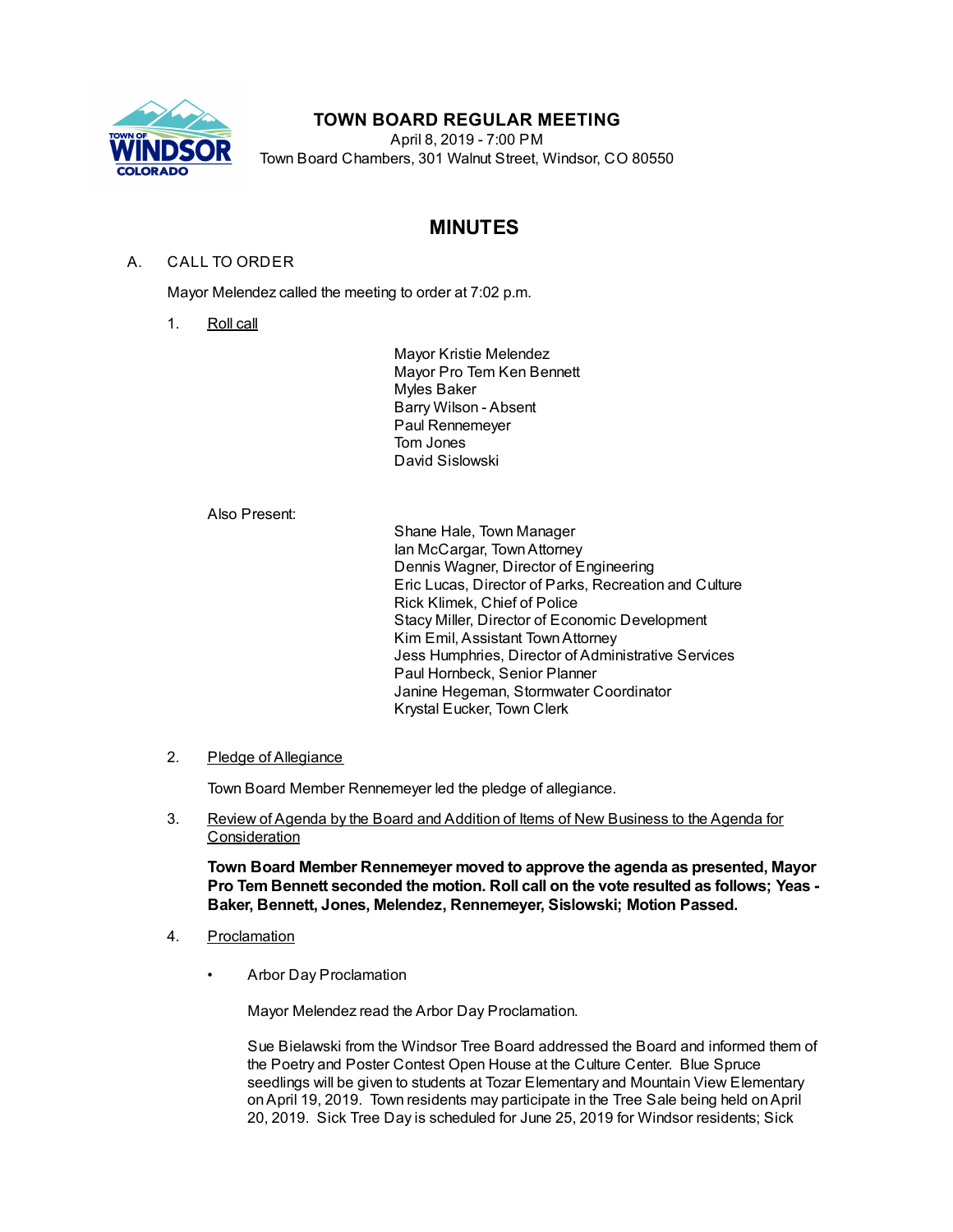Tree Day will provide free guidance to Windsor residents regarding their trees. Ms. Bielawski thanked the Board for their continued support.

• National Library Week

Mayor Melendez read the National Library Week Proclamation.

Ann Kling, Director of the Clearview Library Board and Ian Whittington and Katie Scherer with the Clearview Library Board addressed the Town Board and thanked them for their support. Ms. Scherer informed the Board of some upcoming evens including the Book Mobile Day scheduled for May 4, 2019 and a leadership program which is a seven month course meeting once a month regarding the Library District.

#### 5. Board Liaison Reports

• Town Board Member Baker - Tree Board, Historic Preservation Commission

Town Board Member Baker reported Tree Board worked on wrapping up Arbor Day Plans which include: April 11, 2019 from 5:30-7 - Open House for the Poster Contest at the Art and Heritage **Center** April 19, 2019 is Arbor Day and Arbor Day celebrations will be at Tozar Elementary from 8:30-9:15 and Mountain View Elementary from 10:00-10:30. The Mayor will be at the event as well as Smokey the Bear. April 20, 2019 - Tree Sale April 22, 2019 - Poster and Poetry Contest Winner Presentation June 25, 2019 - Sick Tree Day

Mr. Baker reported the Historic Preservation Commission will meet onApril 10, 2019 at 5:45.

• Town Board Member Wilson - Parks, Recreation and Culture Advisory Board; Poudre River Trail Corridor

Town Board Member Wilson - Absent

• Mayor Pro Tem Bennett - Water and Sewer Board

Mayor Pro Tem Bennett reported the Water and Sewer Board will meet onApril 10, 2019.

• Town Board Member Rennemeyer - Chamber of Commerce

Town Board Member Rennemeyer reported The Chamber conducted six interviews for the Executive Director position. After references are reviewed, a decision will be made on the next Executive Director.

• Town Board Member Jones - Windsor Housing Authority; Great Western Trail Authority

Town Board Member Jones reported the Great Western Trail Authority is about to go to bid for completing the final portion of the Trail between Severance and Eaton. The Windsor Engineering Department is assisting in that process.

Dr. Jones reported representatives from the Windsor Housing Authority, Loveland Housing Authority and some Windsor Town Board Members will be attending the Severance Town Board Meeting to discuss forming a joint Housing Authority for Windsor and Severance.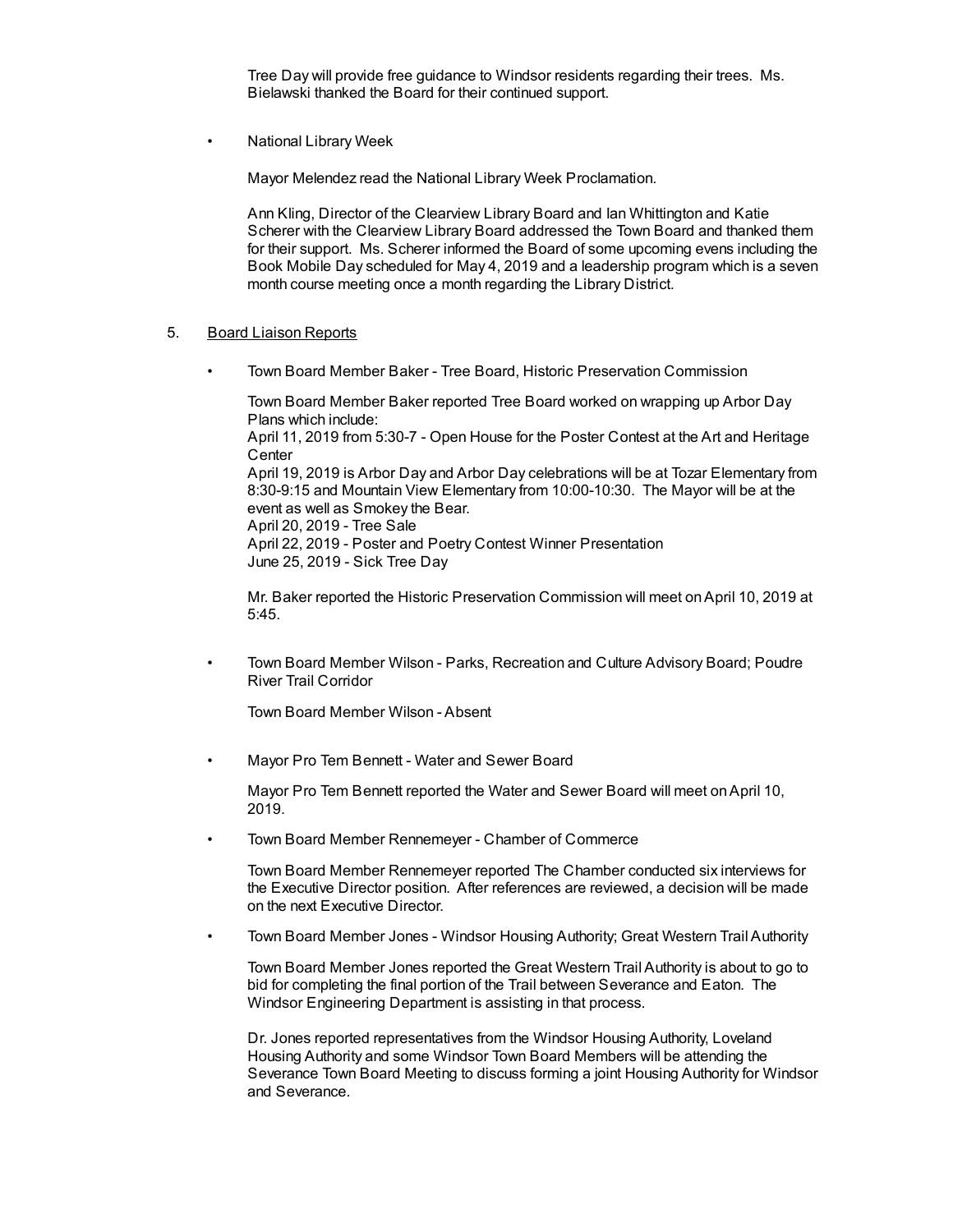• Town Board Member Sislowski - Clearview Library Board; Planning Commission

Town Board Member Sislowski reported he spoke briefly to the Planning Commission about Senate Bill 181.

• Mayor Melendez - Downtown Development Authority; North Front Range/MPO

Mayor Melendez reported the MPO met and looked at the Colorado 257/392 Network Feasibility Study and received some community survey results. CDOT will be bringing some recommendations to Windsor and determine if the reconfiguration of State Highways 257 and 392 is a reality.

There was two local projects that the MPO accommodated for; Timnath's Harmony Widening and Windsor's Harmony Widening.

#### 6. Public Invited to be Heard

Mayor Melendez opened the meeting up for public comment to which there was none.

## B. CONSENT CALENDAR

- 1. Minutes of the March 25, 2019 Regular Town Board Meeting K. Eucker
- 2. Resolution No. 2019-26 A ResolutionApproving an IGA Between the Town of Windsor and Weld County with Respect to Installation of a Real-Time Stream Data System - D. Roth
- 3. Resolution 2019-27 A Resolution Vacating a Portion of a Utility Easement in Lots 1, 6, and 7 of the Water Valley South Subdivision 6th Filing - P. Hornbeck
- 4. Resolution No. 2019-28 A ResolutionApproving the Accessioning of Items to the Town of Windsor Museum - E. Lucas
- 5. Resolution No. 2019-29 A ResolutionApproving and Adopting anAmendment to the Intergovernmental Agreement Between the Town of Windsor and Town of Severance Dated July 17, 2017, Regarding Cost Sharing for Roadway Improvements Serving the East Highway 392 Corridor - I. McCargar
- 6. Resolution No. 2019-30 A ResolutionApproving anAmended Agreement for Certain Economic Inducements and Incentives Between the Town of Windsor and East Pointe Windsor, LLC, With Respect to Retail Activity in the East Pointe Subdivision - I. McCargar

**Town Board Member Rennemeyer moved to approve the consent calendar as presented, Town Board Member Jones seconded the motion. Roll call on the vote resulted as follows; Yeas - Baker, Bennett, Jones, Melendez, Rennemeyer, Sislowski; Motion Passed.**

- C. BOARD ACTION
	- 1. Ordinance No. 2019-1586 An Ordinance Amending Chapter 13 of the Windsor Municipal Code With Respect to the Estabilishment of Municipal Separate Storm Sewer System **Regulations**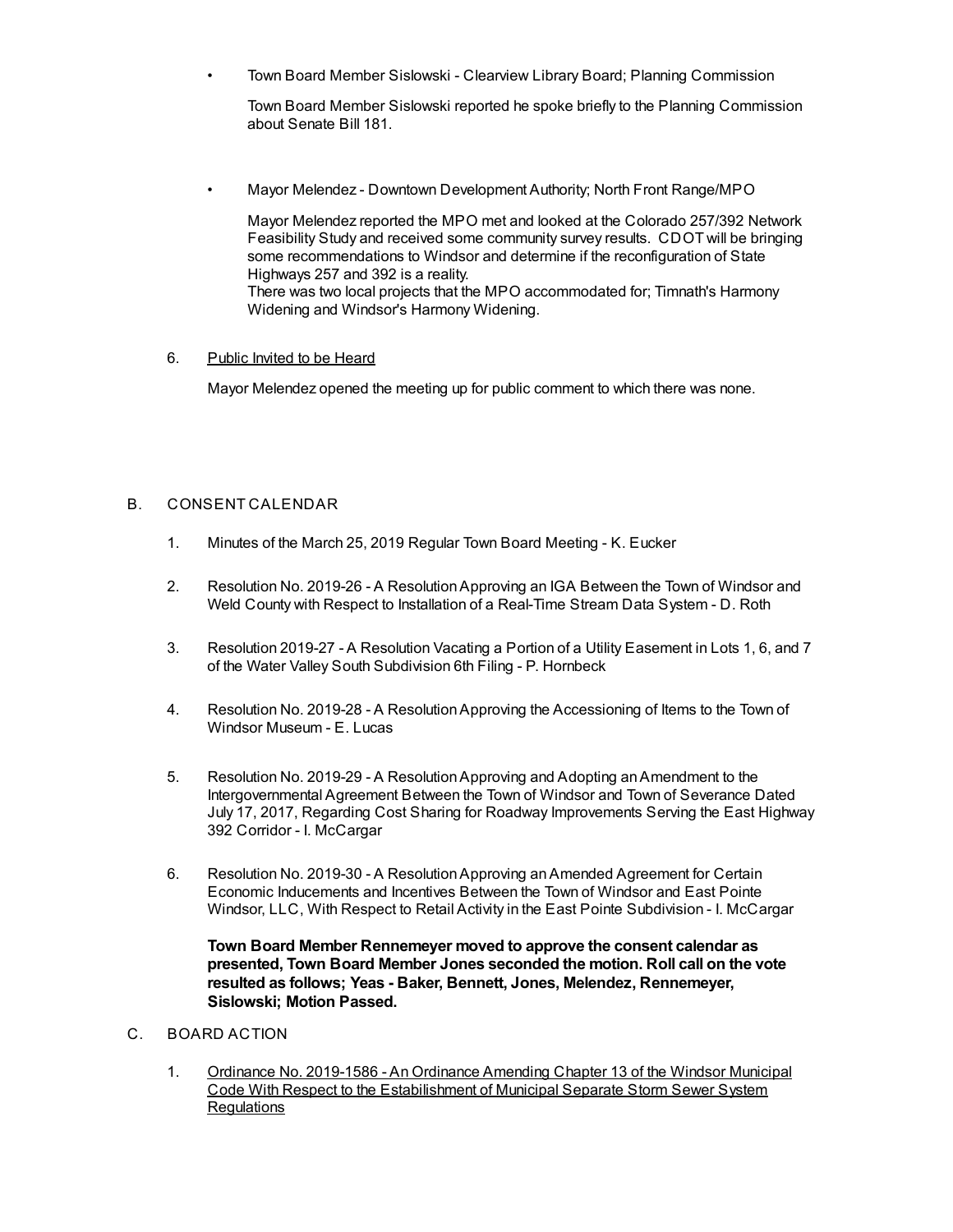Per Ms. Hegeman, pursuant to the first reading held on this subject on March 25th, this is the second reading of the amendment to Chapter 13 of the Municipal code, titled "Article V, Stormwater Quality." All board members were present and voted "Yes" to pass this ordinance at the first reading.

This amendment will align the Town's Municipal Code with the requirements of the Municipal Separate Storm Sewer System (MS4) permit, which was issued to Windsor by the State of Colorado in compliance with the Colorado Water QualityAct and the Federal Water Pollution Act. Windsor's MS4 permit became effective February 1, 2017, and authorized the Town to discharge stormwater to the Cache la Poudre River, a Water of the State. Pollutant restrictions, prohibitions, regulations, reduction requirements, and other conditions must be implemented to meet the intent of the permit. It is recommended that this ordinance is in place prior to the compliance schedule deadlines (July 2019) to allow the Town to implement guidance and finish preparations to ensure compliance in an orderly manner.

Ms. Melendez inquired if the MS4 Permit information has been communicated to the development community.

Ms. Hegeman stated it has not been communicated yet as there is collaboration with the Planning and Engineering Departments to make sure all pieces are in place before presenting the information to the development community.

Ms. Melendez inquired as to when the ordinance will become effective.

Ms. Hegeman stated the compliance deadline is in July, although with the ordinance becoming effective in May which will give some time to work out any issues with the program.

Ms. Melendez opened the meeting for public comment to which there was none.

**Town Board Member Sislowski moved to approve Ordinance No. 2019-1586, Town Board Member Rennemeyer seconded the motion. Roll call on the vote resulted as follows; Yeas - Baker, Bennett, Jones, Melendez, Rennemeyer, Sislowski; Motion Passed.**

2. Resolution No. 2019-32 - A ResolutionApproving a Final Multifamily Site Plan - Lake View Addition to the Town of Windsor, 4th Filing, Lot 2

Per Ms. Malone, the applicant has submitted a final site plan for a multifamily residential building including six dwelling units and covered parking located on an approximately 16,000 square-foot (.367 acres) lot. On November 7, 2018, the Planning Commission approved the preliminary site plan for the proposed development. The proposed final site plan is consistent with the approved preliminary site plan.

The property is located east of 7<sup>th</sup> Street/SH 257, north of Cedar Street, and west of Windsor Lake. A multifamily (4-plex) building to the west shares an alley with the subject property, single family residential is located to the south, and Town-owned land (Kern Reservoir and Ditch Company) is located north and east of the property. The property is zoned RMU (Residential Mixed Use) with RMU zoning to the east, west and north, and CB (Central Business) zoning to the south.

The property was previously occupied by a single-family home, built in 1957. Since 2014, the single-family building was demolished and the property has remained vacant since that time.

Proposed development characteristics include:

- six multifamily units within one, two-story 5,486-sf building
- one, two and three-bedroom units; averaging 900 sf/unit
- · building heights of 28'3" (35 feet maximum height in RMU zone district)
- lot area per unit of  $2,667$  sf  $(1,400)$  sf required)
- livable open space per unit of  $2,700$  sf  $(1,093$  sf required)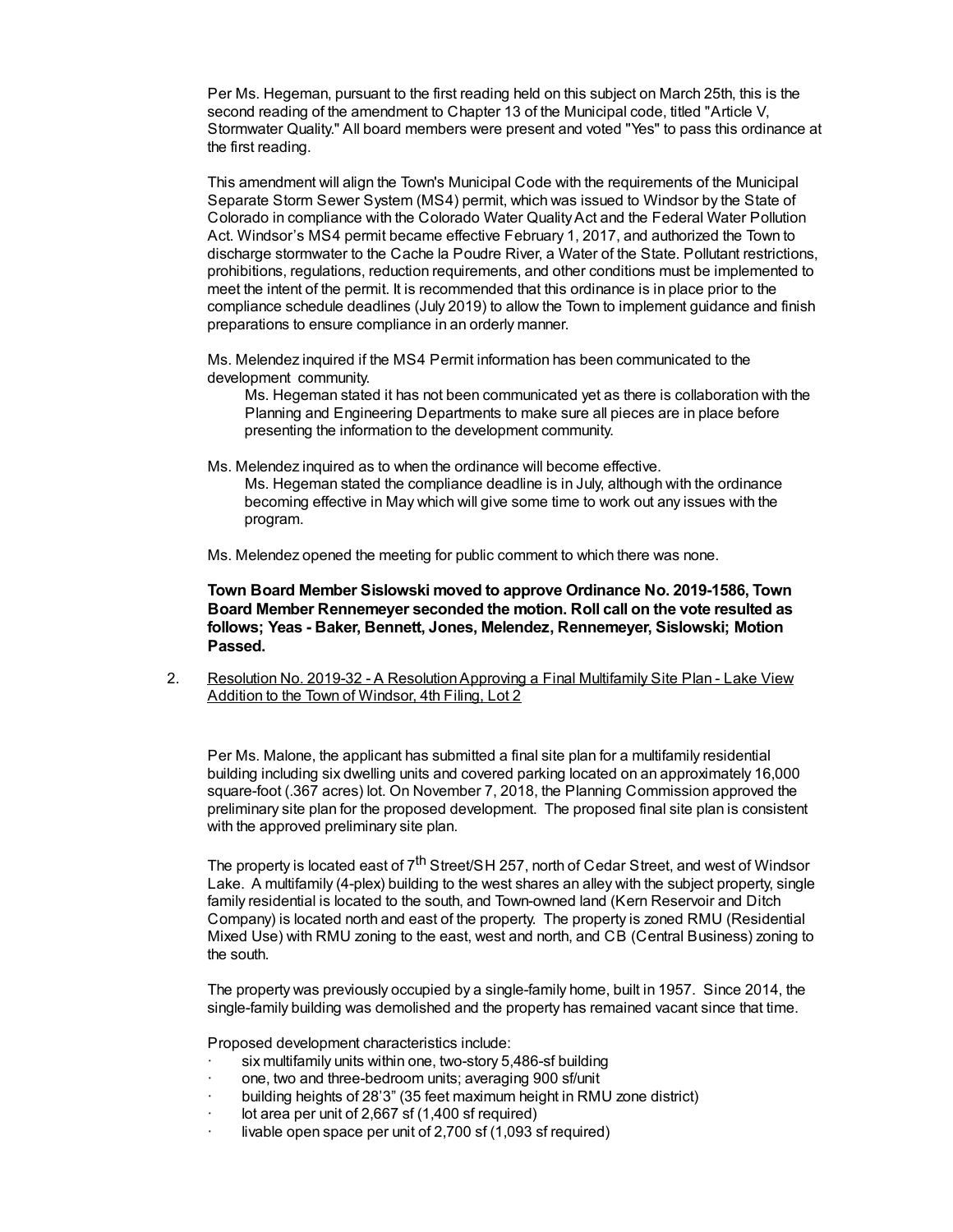façade colors would be compatible with the surrounding neighborhood

asphalt shingles, painted lap siding (horizontal and vertical), synthetic stone wainscot, front covered porch entry, and rear covered patio or deck.

- · 10 parking spaces (9 required) parking ratio of 1.5 spaces per dwelling unit:
	- o 6 spaces covered, 4 spaces uncovered
- approximately 41% open space and landscaped area
- · 17% building coverage; 59% lot coverage (building plus hardscape)

access point from alley between Cedar Street and Cedar Court with an internal looped road/parking area

alley improvements

· Adjacent to Windsor Lake and in close proximity to trail system, Boardwalk Park, downtown, services, and schools.

The application is consistent with various goals of the the Comprehensive Plan:

At their April 3, 2019 regular meeting, the Planning Commission forwarded to the Town Board a recommendation of approval for the final site plan as submitted with the following conditions:

- Planning Commission and staff comments be addressed
- The site development agreement be executed.

Staff recommends the following be entered into the record:

- Resolution
- Application and supplemental materials
- Staff memorandum and supporting documents
- Recommendation

**Mayor Pro Tem Bennett moved to approve Resolution No. 2019-32, Town Board Member Rennemeyer seconded the motion. Roll call on the vote resulted as follows; Yeas - Baker, Bennett, Jones, Melendez, Rennemeyer, Sislowski; Motion Passed.**

3. Public Hearing – Resolution No. 2019-33 - Highland Meadows Tennis Center Modification of Building Height Regulations InAccordance With Section 16-10-50

Mr. Bennett stated he will be recusing himself from this agenda item as well as the next item due to an association with the applicant.

Mr. Sislowski stated, "Madam Mayor, for the record, I would like to point out that in my capacity as Town Board liaison to the Planning Commission, I was present at the Planning Commission meeting during which this matter was previously presented. I wish to state that my participation in the Planning Commission proceedings has in no way influenced me in my capacity as a Town Board Member this evening. I will make my decision and cast my vote this evening based solely on the evidence presented during this public hearing."

Per Mr. Hornbeck, the applicant is requesting approval of a proposed indoor tennis facility with a height to exceed the maximum allowed in the Residential Mixed Use (RMU) zoning district. The maximum height allowed in the RMU zoning district is thirty-five (35) feet, in accordance with Sec. 16-24-40(4). The building is proposed to have a ridge height of thirty nine (39) feet.

Section 16-10-50(c)(2) of the Municipal Code states, in part:

*a. Views.A building or structure shall not substantially alter the opportunity for, and quality of, desirable views from public places, streets and parks within the community.*

*b. Light and shadow.Any building or structure proposed to be greater than the maximum building height allowed in the respective zoning district pursuant to this Section, or by other ordinances, rules or regulations of the Town, shall be designed so as not to have a substantial adverse impact on the distribution of natural and artificial light on adjacent public and private property*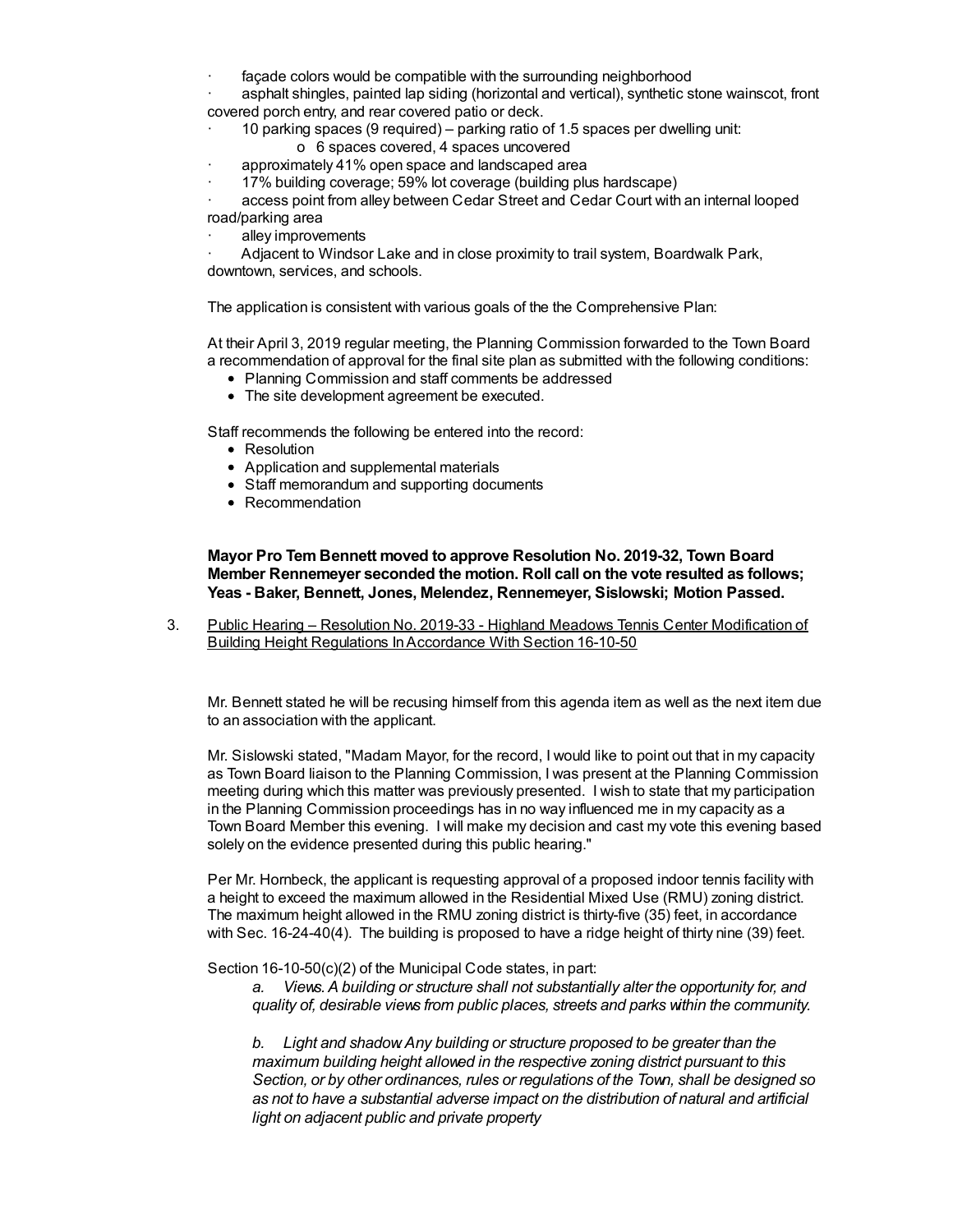*c. Privacy.Any building or structure proposed to be greater than the maximum building height allowed in the respective zoning district pursuant to this Section, or by other ordinances, rules or regulations of the Town, shall be designed to avoid infringing on the privacy of adjacent public and private property, particularly adjacent residential areas and public parks.*

*d. Neighborhood scale.Any building or structure proposed to be greater than the maximum building height allowed in the respective zoning district pursuant to this Section, or by other ordinances, rules or regulations of the Town, shall be compatible with the scale of the neighborhoods in which it is situated in terms of relative height, height to mass, length to mass and building or structure scale to human scale.*

The application materials demonstrate the Municipal Code review criteria for height modifications of views, light and shadow, privacy, and neighborhood scale are not negatively impacted.

Mr. Hornbeck stated the item on the agenda is for the height review and not site plan input,

Staff recommends the following be entered into the record:

- Applications and supplemental material
- Staff memorandum and supporting documents
- All testimony presented during the public hearing
- Recommendation

Mr. Sislowski confirmed this is a use by right in the location. Mr. Hornbeck stated that is correct as it is an allowed use.

Mr. Rennemeyer commented that the Board hasn't seen many shadow studies in the past. Mr. Hornbeck stated it is due to the request begin related to height. .

The applicant, Dennis Fulgenzi addressed the Board and stated he has been the tennis director since 2010. The request of the additional four foot would be at the peak and would certify the building by the United Stated Tennis Association standards. It is a requirement to be 38 feet above the net to allow for proper clearance.

- Mr. Baker inquired as to what a USTA event is. Mr. Fulgenzi stated it would be a tournament that the facility would host.
- Mr. Baker inquired if that is for amateurs Mr. Fulgenzi stated it is for professionals.
- Mr. Baker inquired if there was a way to lower the land and then build up so there wouldn't be a need for the additional height.

Mr. Turner stated the site slopes down and the building is planned for the lowest spot in the property. Also, this is the piece of property is not in the corridor plan but we put our self in it.

- Mr. Rennemeyer inquired as to the height of Power to Play. Mr. Turner stated he believed it is 40 feet and that project was on an eight month delay because it was built too low.
- Ms. Melendez inquired as to an indoor tennis site that was approved in the past. Mr. Turner stated previously the plan was for four courts and a workout facility; that project was approved in 2015 and has since expired. The current project will be 5 courts and no workout facility.

Rich Stover, 5802 Bromborough Drive, Windsor, CO 80550 addressed the Board and his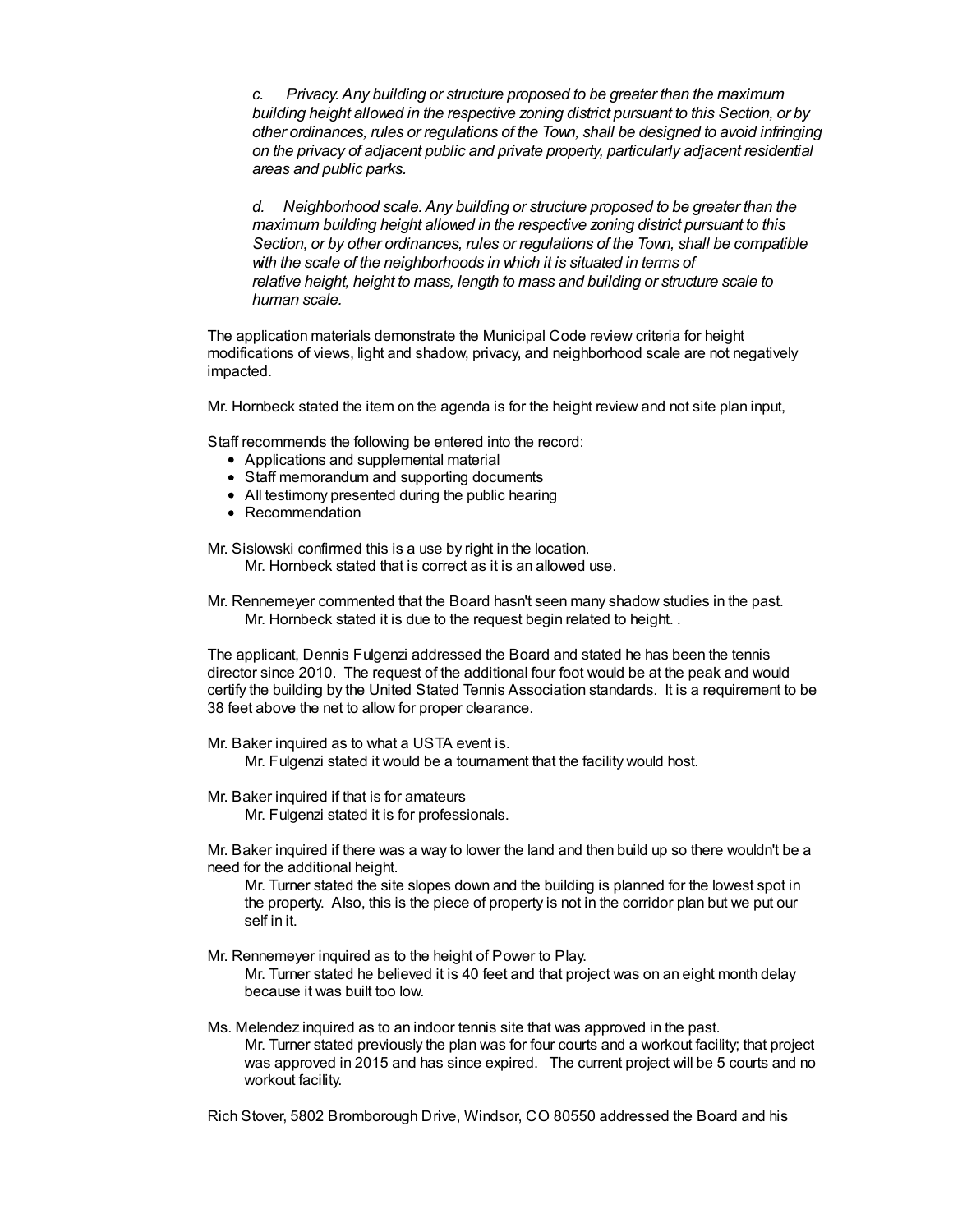concerns regarding consistency with the Commercial Corridor Plan.

Tim Graham, 5808 Crooked Stick Drive, Windsor, CO addressed the Board and his concern regarding accordance with the I-25 Corridor Regulation. Mr. Graham is also concerned about parking and traffic safety for all residents.

Mike Schroeder, 5919 Bromborough Drive, Windsor, CO addressed the Board and agreed with Mr. Stover and Mr. Graham. Parking is also a concern as overflow from the Power to Play facility spills into the tennis facility.

Ms. Melendez asked for clarification regarding the zoning requirements.

Mr. Hornbeck stated there are a few overlapping standards could apply to this property. The zoning is residential mixed use which has a 35 foot maximum height requirement. With the forth filing of Highland Meadows Golf Course, the developer agreed to adhere to either the Commercial Corridor Plan or the Tract H Design Standards which is very similar. The Commercial Corridor Plan or Tract H Design Standards would apply although that would not restrict the height so the height restriction would resort back to the zoning requirements. There is also the I-25 Corridor Plan which was a regional effort that Windsor adopted and there is a recommendation on height but it does defer back to the municipality for height requirements.

Dr. Jones inquired if this will come before the Town Board again. Mr. Hornbeck stated the site plan will be in the Town Board Packet under communications.

**Town Board Member Rennemeyer moved to close the public hearing, Town Board Member Baker seconded the motion. Roll call on the vote resulted as follows; Yeas - Baker, Jones, Melendez, Rennemeyer, Sislowski; Abstain - Bennett; Motion Passed.**

**Town Board Member Rennemeyer moved to open the public hearing, Town Board Member Jones seconded the motion. Roll call on the vote resulted as follows; Yeas - Baker, Bennett, Jones, Melendez, Rennemeyer, Sislowski; Motion Passed.**

4. Resolution No. 2019-33 - Highland Meadows Tennis Center Modification of Building Height Regulations InAccordance With Section 16-10-50

Mr. Hornbeck had nothing further to add.

**Town Board Member Rennemeyer moved to approve Resolution No. 2019-33, Town Board Member Baker seconded the motion. Roll call on the vote resulted as follows; Yeas - Baker, Jones, Melendez, Rennemeyer, Sislowski; Abstain - Bennett; Motion Passed.**

5. Resolution No. 2019-34 - A Resolution of the Windsor Town Board in Support of the "Wyland Mayor's Challenge for Water Conservation"

Per Ms. Humphries, the Town of Windsor is joining communities across the country in asking residents to make a long-term commitment to manage water resources more wisely by taking part in the annual Wyland National Mayor's Challenge for Water Conservation. The annual challenge, April 1- 30, is a non-profit national community service campaign that encourages leaders to inspire their residents to make a series of simple pledges at mywaterpledge.com to use water more efficiently, reduce pollution, and save energy.

Windsor residents would compete in the 5,000- 29,999 population category. Cities with the highest percentage of residents who take the challenge in their population category have a chance to win \$3,000 toward their Home Utility Bills, and hundreds more eco-friendly prizes including Toro Irrigation Smart Controllers, ECOS home cleaning products, and home water